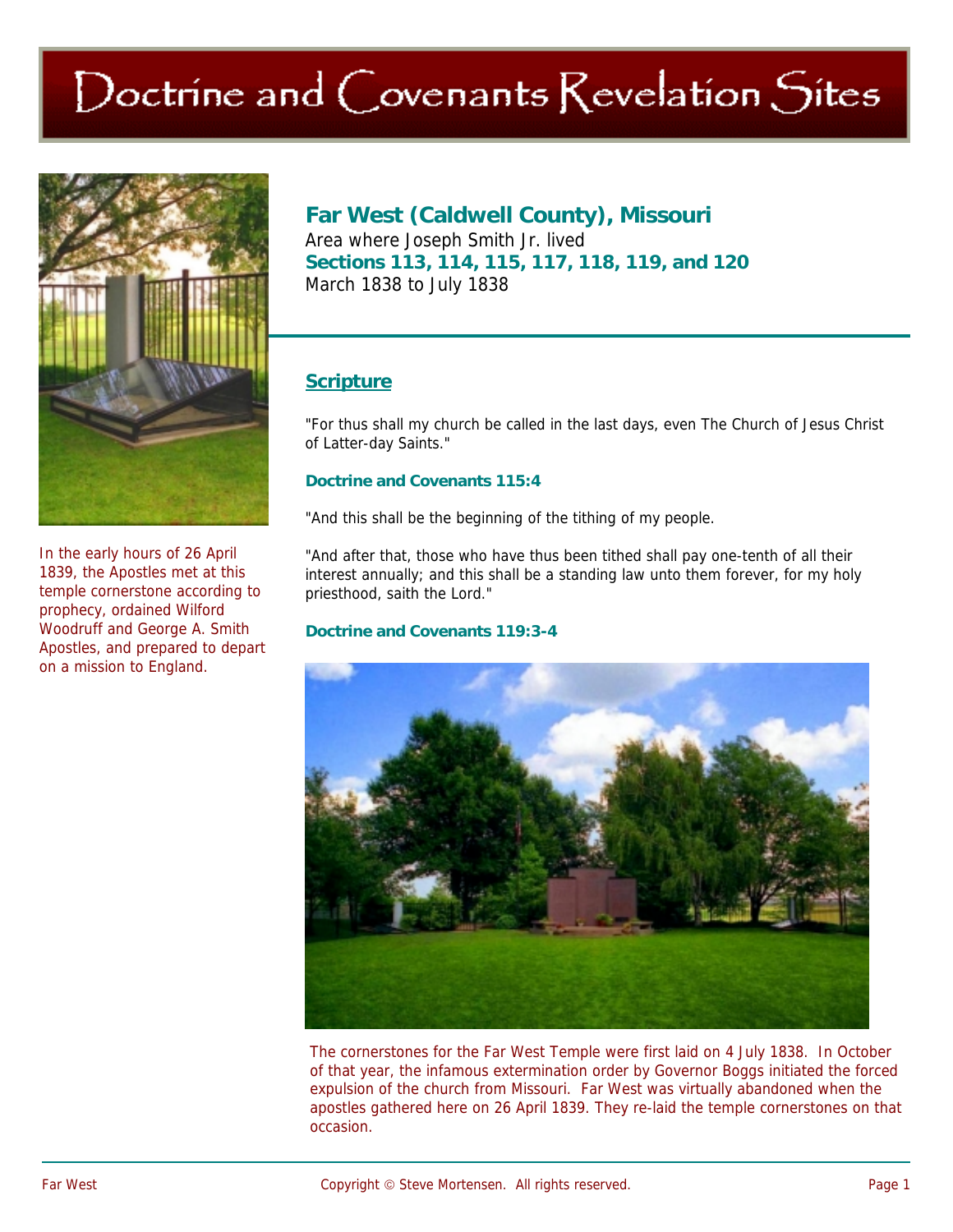### **Key Events**

- The cornerstones were laid for a temple during a large patriotic celebration on 4 July 1838. On that occasion, Sidney Rigdon gave a forceful discourse called the "Salt Sermon," wherein he called for apostates and dissenters who still lived among Church members to stop initiating persecution and mob action, and move away from the Saints.
- Twelve Apostles were called to go on a mission over the great waters. They were commanded to leave on the mission from the temple site in April 1839.
- In early July 1838, Joseph received a letter from his brother Don Carlos Smith, who was leading a group of impoverished Church members to Far West from Kirtland. The nearly destitute group was about 500 miles from Far West. Soon after receiving the letter, the Prophet prayed "O Lord! Show unto thy servant how much thou requirest of the properties of thy people for a tithing." He received a revelation in reply (Doctrine and Covenants 119). Tithing funds were used to assist needy Church members and finance the growth of the Church.
- Joseph Smith and other Church leaders were captured by a mob in Far West. They were illegally sentenced to be shot, held captive in Richmond Jail, and then moved to Liberty Jail. During this time, Church members were being driven from Missouri by violent mobs.
- General Alexander Doniphan saves the life of Joseph and other Church leaders by refusing to execute them at the order of mob leaders in the military.
- After the Church had been driven from Missouri, the Apostles met on the temple site to fulfill a commandment, then left on a mission overseas.



Far West was a sparsely settled wilderness in 1836. Two years later, its population was about 5,000. Most residents were Church members, who were forced from the area by mobs in 1838-1839.